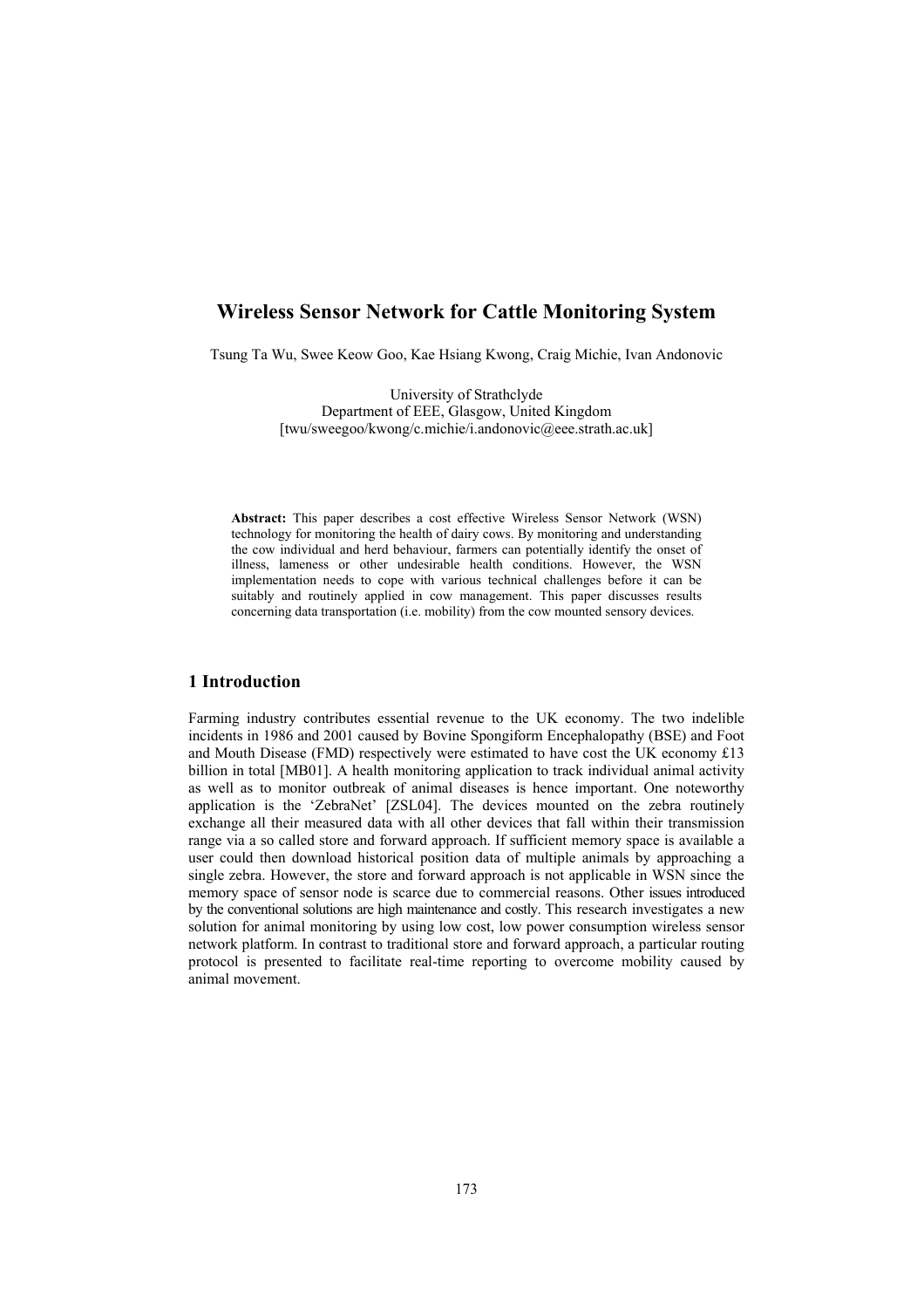### 2 The Design of Implicit Routing Protocol

There has always been an essential need for the owners or regional authorities to be able to observe their livestock in a real-time fashion. Although animal monitoring system by using wireless sensor platform has been presented [KGM08], [SGK08] and [SPM04] but the effect of animal mobility to the network performance is not studied. The primary concern in this study is to overcome the mobility issue caused by animal movement. In the case of mobility, the connectivity between collars is said to be sporadic leading to an unstable routing path and resulting in high packet loss and long delay. To diminish the impact of mobility, an Implicit Routing Protocol (IRP) is designed particularly for the cattle monitoring systems.

The proposed IRP works in the following phases: configuration phase and data forwarding phase. During the configuration phase, BS periodically sends a TIER message and this message will be relayed throughout the entire network. This TIER message contains a BS's ID field, and a hop count field. The hop count field is used to track the number of hops along the way which TIER message has travelled from the base station. The tiers are numbered starting from the BS. A collar in a given tier, *n,* is aware that it is *n-*th tier away from the BS. This critical information is defined as *TIER ID.* As animals are freely to move around and they can move away from their original tier region therefore to maintain the tier configuration correctly the BS is required to send TIER message periodically at intervals of *Ts*. At the data forwarding phase, if the collar desired to forward its measured data back to the BS. The collar will generate a packet which contains the measurement and its current *TIER ID*; this packet will then be broadcasted. This packet can only be received by the collars located close by. Only the received collars that have a smaller *TIER ID* will need to respond to the source collar with an acknowledgment (ACK). The received collars that have an equal or larger *TIER ID* will discard the received data immediately. This forwarding rule will then repeat until the data arrives at the BS. This proposed routing protocol has the following two beneficial features. Firstly, the protocol intuitively utilises the shortest routing path for data forwarding. Secondly, the protocol does not need to create and maintain an explicit routing path between the source collar and the BS.

## 3 Protocol Evaluation

This section further investigates the performance of proposed routing scheme and verifies the effectiveness through empirical experiments. The IRP is implemented on the MICAz [CRO] node using TinyOS [TIN] sensor network operation system. The test bed is configured into a 3-hop network with one source node, one base station (BS) and *N* relay nodes in each tier. Figure 1 illustrate the test bed with configuration  $N = 4$ , where 4 relay nodes are placed in each tier. During each experiment, the source node generates 10,000 packets continuously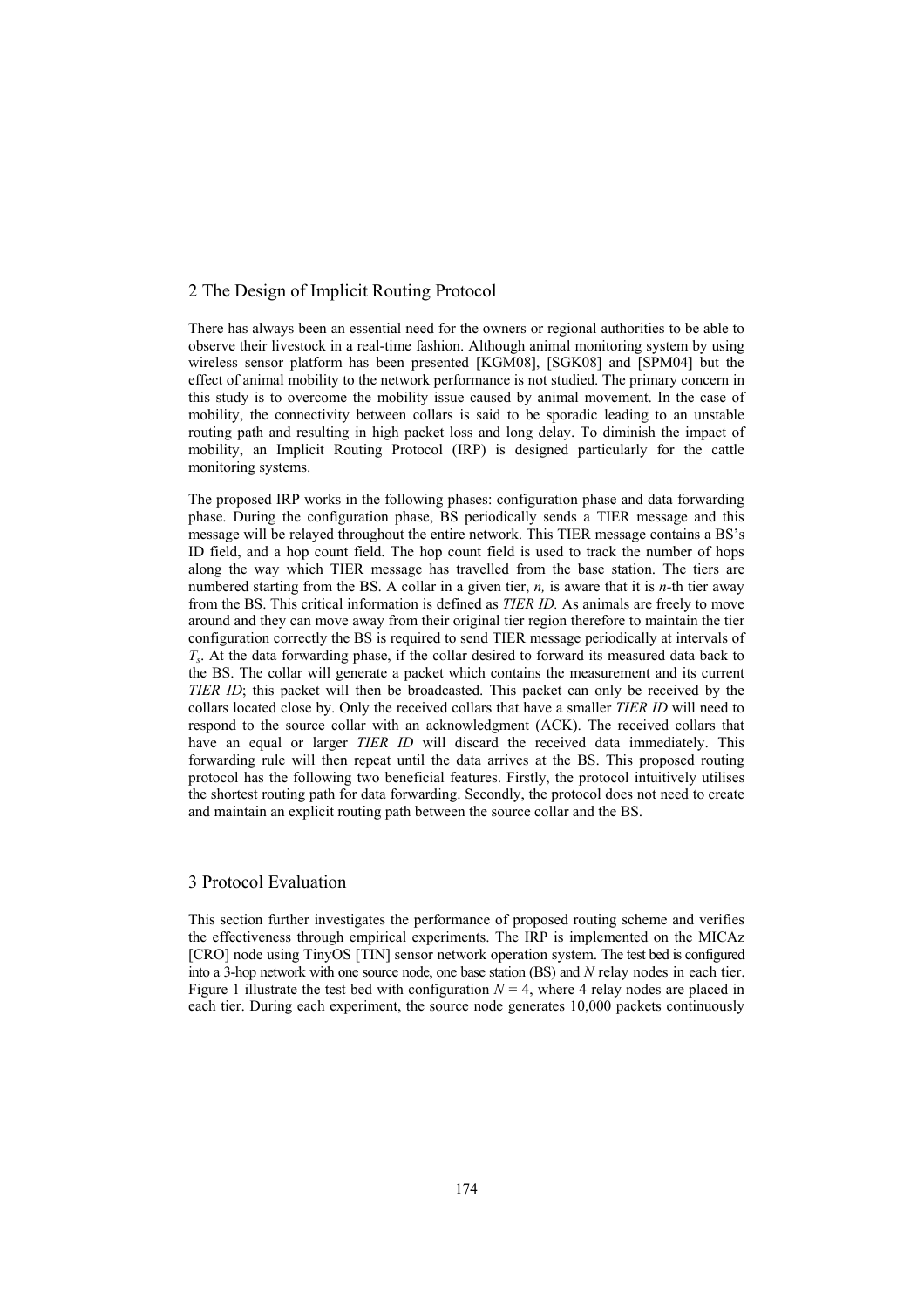with 250 ms interval. The packet length is defined as 85 bytes. In order to simulate the phenomena of moving cows leading to a sporadic link between sensor nodes, an asynchronous random on/off mechanism is implemented. Each sensor node can independently determine its radio mode on a random fashion. When a sensor node stays in off mode, it represents the cow has moved out of the communication range and the radio link is disconnected. When a sensor node is switched back to on mode, it represents previous cow (or a new cow) has enter the communication range and a new radio link can be established. This on/off mechanism is characterised by an off probability  $P_{\text{off}}$  which determines the rate of a sensor node is disconnected from the others. Although the proposed mechanism used in this experiment can not directly represent the cow movement, it did provide a method to simulate a real farm environment where cow can move in and out of a tier freely.



Fig. 1. Experiment configuration with N=4

In the conducted experiments (where results are captured by Fig. 2, 3 and 4), the interval of network configuration  $T_s$  is defined as 5 seconds, N is ranged between 3 to 5, and  $P_{off}$  is set between 0 and 0.3. Average packet delay, packet received rate and transmission failure are recorded respectively. Fig. 2 and 3 show the network performances that are impacted severely as  $P_{\text{off}}$  increases. This is due to the fact that the amount of time the sensor node in off state is prolonged. However, the performance is improved when the number of sensor nodes in each tier increases.



Fig. 4 summarises the performance of transmission failure count. The transmission failure happens whenever the connectivity between cows and BS becomes unavailable for example the sensor nodes at the same tier have all gone into off state. Fig. 5 shows that packet delay can be improved by increasing the frequency of network configuration. The results indicate that when  $T_s$  is set to 1 second packet delay reduced.